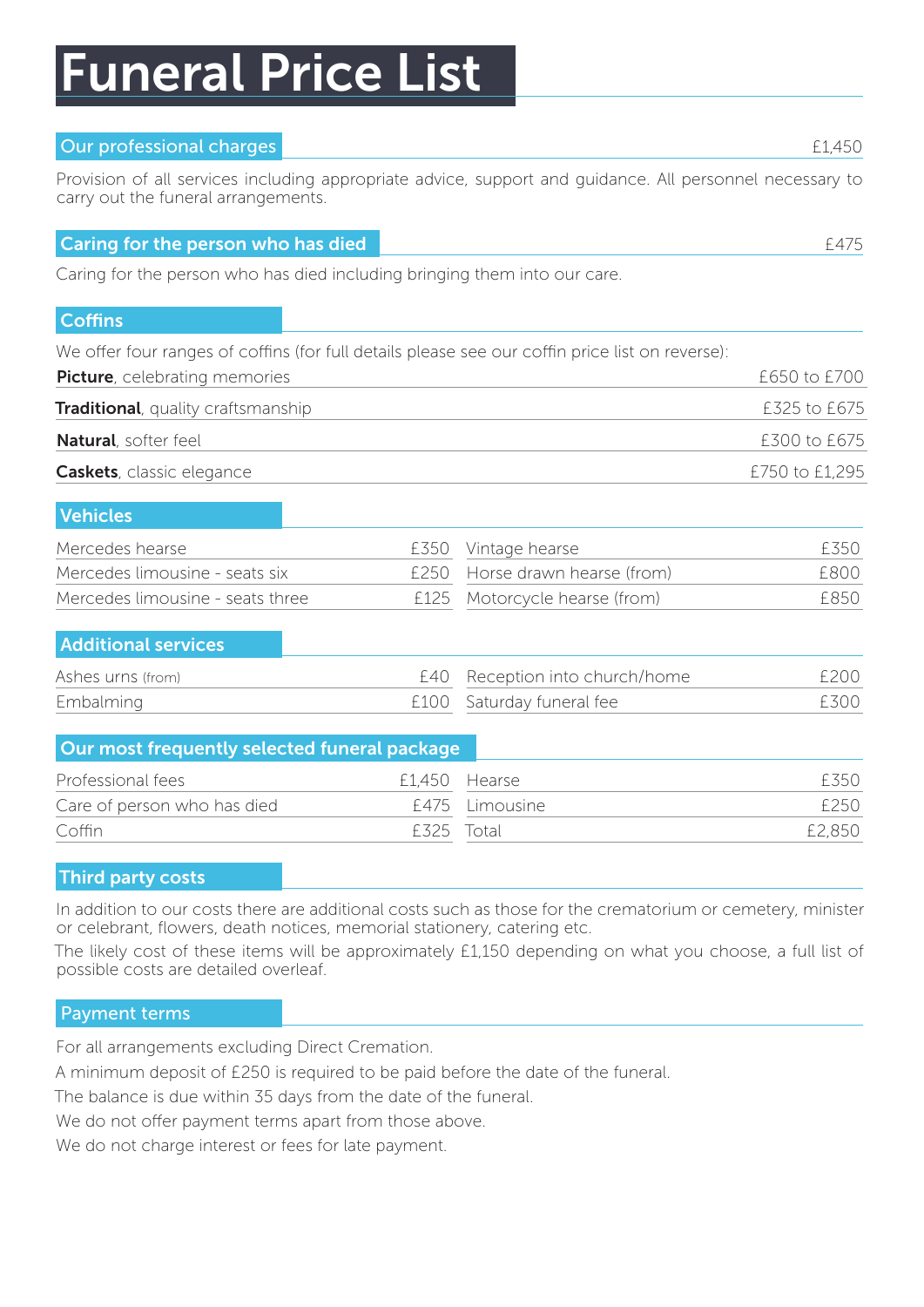## Third Party Fees

#### **Crematoria**

| Monday-Friday | Saturday  | Organist |
|---------------|-----------|----------|
| £670.00       | £670.00   | £60.00   |
| £762.00       | £1,143.00 | £60.00   |
| £887.00       | £1,331.00 | included |
| £806.00       | £959.00   | £47.36   |
| £810.00       | £810.00   | included |
| £635.90       | £635.90   | included |
| £810.00       | £810.00   | included |
| £895.00       | £1,255.00 | £35.00   |
|               |           |          |

#### **Cemeteries**

|                   | Purchase  |              | Interment Fee Monday-Friday |              | Interment Fee Saturday |              |
|-------------------|-----------|--------------|-----------------------------|--------------|------------------------|--------------|
| Council           | Resident  | Non-Resident | Resident                    | Non-Resident | Resident               | Non-Resident |
| Edinburgh         | £1,416.00 | n/a          | £1,235.00                   | n/a          | £1,555.00              | n/a          |
| Fife              | £752.00   | n/a          | £724.00                     | n/a          | £1,086.00              | n/a          |
| East Lothian      | £865.20   | n/a          | £813.70                     | £1,220.55    | £1,220.55              | £1,830.82    |
| Mid Lothian       | £866.00   | £1,305.00    | £827.00                     | £1,225.00    | £1,240.00              | £1,837.50    |
| West Lothian      | £651.06   | n/a          | £621.43                     | n/a          | £932.15                | n/a          |
| North Lanarkshire | £1,007.00 | £1,350.00    | £965.00                     | £1,010.00    | £965.00                | £1,010.00    |
| South Lanarkshire | £1,188.21 | n/a          | £867.26                     | n/a          | £886.88                | n/a          |

#### Minister / Priest

Most ministers/priests do not charge for officiating at a funeral.

#### Humanist / Celebrant

The Humanist Society Scotland and civil celebrant's fees range from £100 - £200.

#### **Flowers**

Floral tributes range from £25 - £250.

#### Death notice

Dependent on the publication notices range from £75 - £250.

#### Catering

The typical cost per head for funeral catering range from £7.50 - £20.

#### Service sheets

On average for 50 full colour service sheets the cost is £100.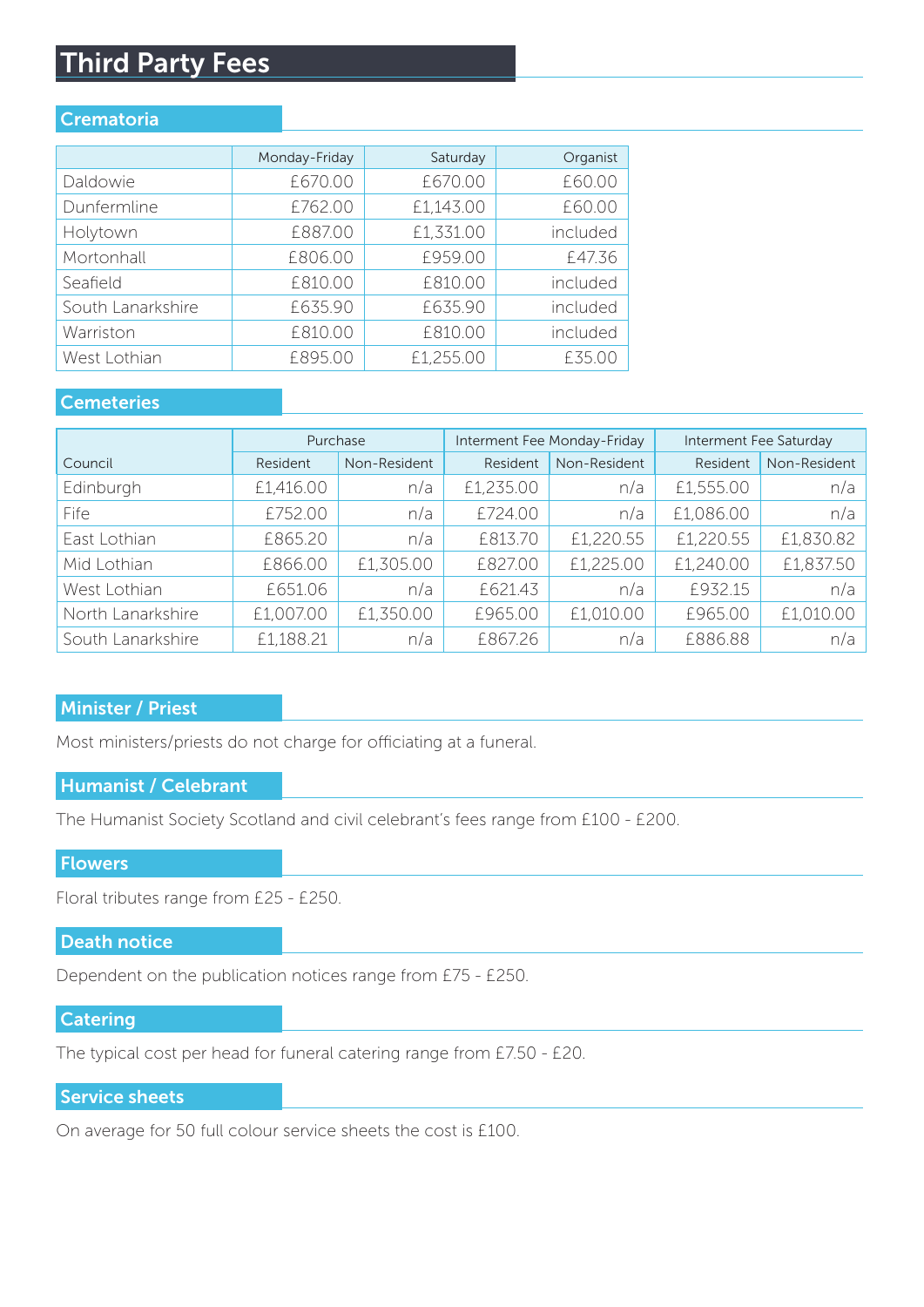## Direct Cremation

Direct Cremation is for those who would prefer a straightforward funeral. It's different to a traditional funeral as there's no funeral service and you will be unable to be present at the cremation. Regardless of how you'd like to say farewell, we treat everyone with the same level of professionalism, integrity and care.

#### Direct Cremation costs £799 plus Crematorium Fee.

#### Fee for No Service Cremation: Warriston £365, Seafield £365, Daldowie £349.

Payment to be made in full within 2 days of the arrangements being made.

#### What's included

| • Bringing the person into our care at anytime,<br>including from home or a nursing home<br>• Care and preparation<br>• A simple coffin | • Attendance of a Funeral Director<br>$\bullet$ A hearse<br>• Ashes dispersed at the crematorium<br>or returned to our office for you to collect |
|-----------------------------------------------------------------------------------------------------------------------------------------|--------------------------------------------------------------------------------------------------------------------------------------------------|
| <b>What's not included</b>                                                                                                              |                                                                                                                                                  |
| • Visiting the person                                                                                                                   | • Mourners are not able to attend the crematorium                                                                                                |
| • Choice of where or when the cremation will take<br>place                                                                              | • Additional products or services cannot be added.                                                                                               |

### Essential Funeral

Our Essential Funeral, a simple choice, provides a quality service at a fair cost with the comfort of knowing that we guarantee to provide our usual professional levels of care and service. There will however be no choice of the day and time of the funeral and certain days and times will be excluded.

#### The cost of the Essential Funeral is £1,590 plus third party costs.

Third party fees are services delivered by others, e.g. crematorium fees, that we will manage on your behalf, on average last year our clients paid £830 in third party fees

#### What's included in the Essential Funeral

#### These are the things that we'll do as part of our Essential Funeral:

| • They will be brought from their place of death into • Provide a coffin suitable for burial or cremation |                                                                       |
|-----------------------------------------------------------------------------------------------------------|-----------------------------------------------------------------------|
| our care regardless of the day or time                                                                    | • You can visit them during normal working hours                      |
| • We'll prepare, care for and dress them in a gown<br>or their own clothes                                | • We'll transport them to the crematorium or                          |
| • They will rest in our mortuary facility                                                                 | cemetery in a Mercedes hearse at the appointed<br>time of the service |

#### Essential Funeral options

£395 - Additional service option consisting of arranging for the funeral service to take place at your chosen location, day and time before attending the cemetery or crematorium, the use of a Mercedes limousine and the hearse and limousine to attend your chosen locations before the funeral, and proceed to the funeral 'in cortege' as a funeral procession.

£100 - Embalming.